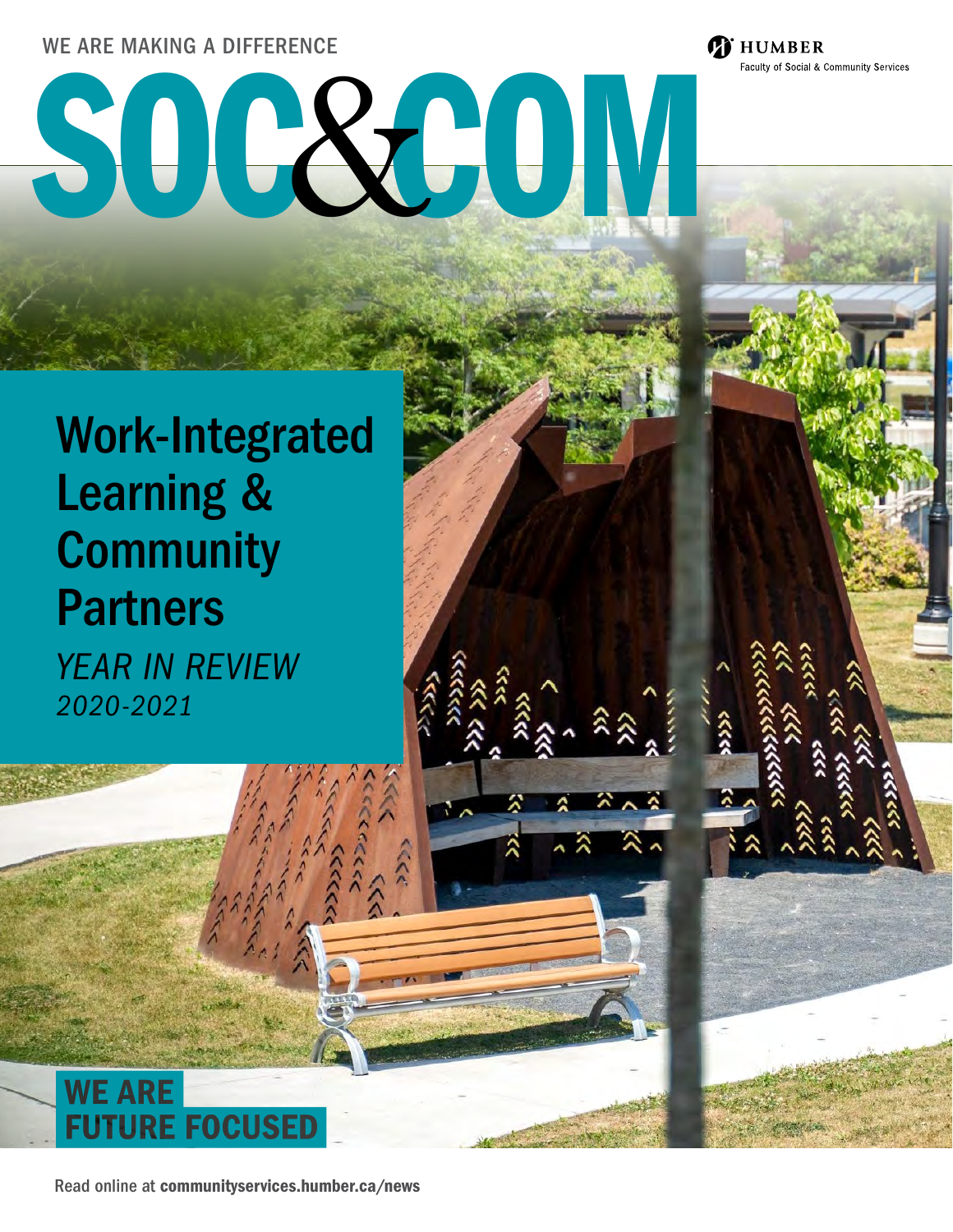# Welcome to the WIL Centre

Fall is a busy time for the Work-Integrated Learning (WIL) Centre. As we welcomed students back to our virtual campus, it was essential to ensure students were registered in the appropriate Work-Integrated Learning courses and connected to a Faculty Advisor/Seminar Instructor. The focus has now shifted to preparing for the Winter semester by connecting with students through virtual class visits, one-on-one virtual appointments and conducting outreach to community partners for the Winter and Summer terms.

#### Here's what our students are doing right now:

With guidance from their Faculty Advisor/Seminar Instructor, students are participating in WIL courses in one of 3 ways: working with an agency in-person or remotely, working on an applied project through the Project Library, or doing a combination of project and field work.

Students preparing for placement in the Winter term have begun reviewing deadlines

and completing essential documentation needed for their health and safety with the direction of their Field Placement Coordinator.

Community partners continue to express interest in hosting students for the Winter term. With newly crafted resumes, students are beginning to review the various opportunities the WIL Team has facilitated to work in-person or remotely in the field. With the guidance of their Field Placement Coordinator, students will be sending professional emails to community partners to arrange virtual interviews. and completing essential documentation needed for their health and safety with the direction of their Field Placement Coordinator.



Read online at [communityservices.humber.ca/news](http://communityservices.humber.ca/news) 2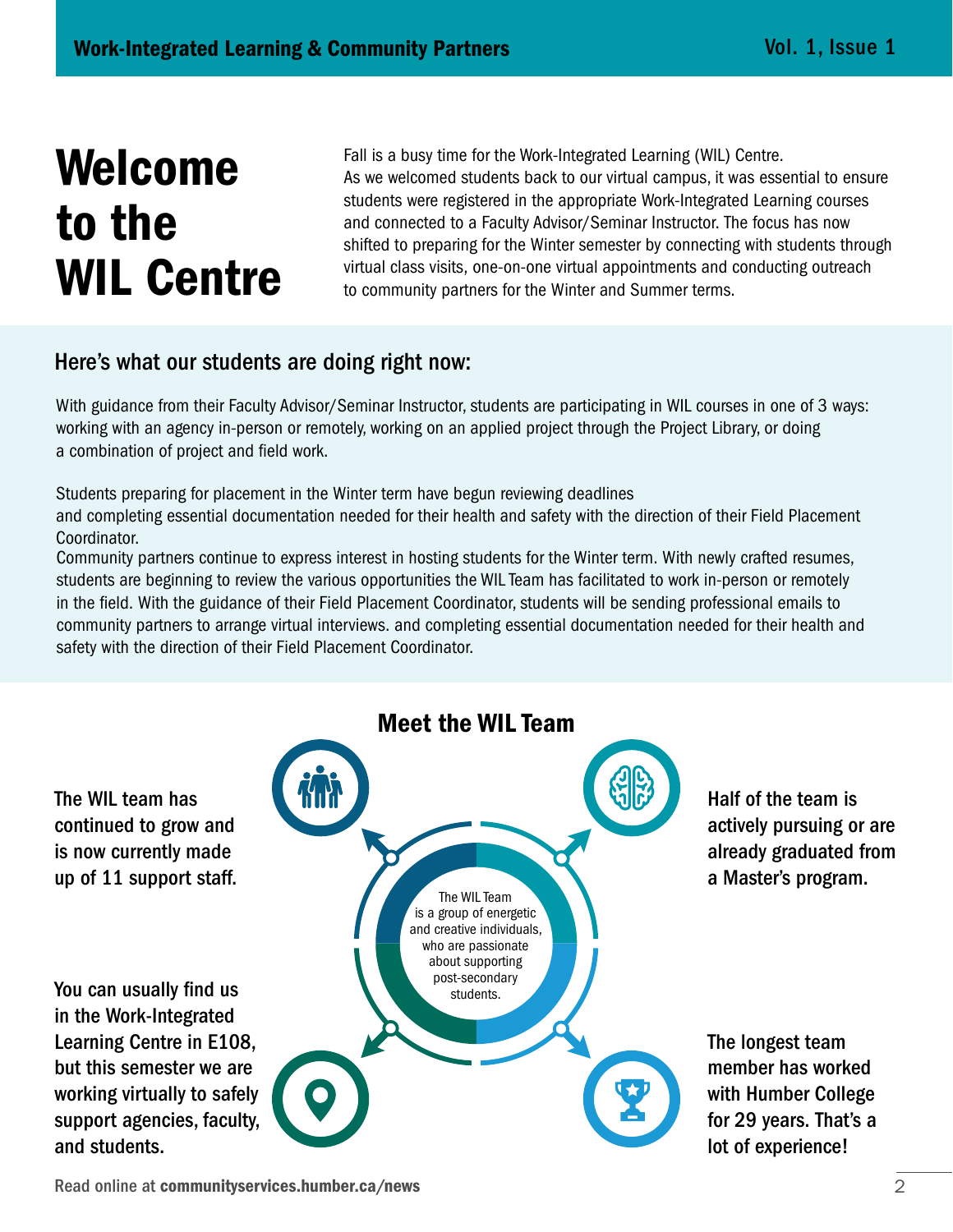# Spotlight on **Community** Partners and Anti-Racism Initiatives

**STOP** 

## VOICES Canada

VOICES (Voices Of Inspired Children Engaging Society) Canada is focused on addressing determinants of health in urban communities challenged by poverty. This summer, they launched an anti-Black racism project, the Green Book Worthy Initiative. This initiative sets out to engage BIPOC participation in crafting a set of guidelines and recommendations to be used by organizations. The Green Book Worthy Initiative is intended to help organizations promote safe spaces that encourage meaningful participation of BIPOC members in these environments.

The WIL Team continues to prioritize building partnerships with organizations that share the FSCS values of Inclusion, Compassion, Integrity, Self-Awareness, and Respect. We have made a dedicated effort to reaffirm our commitment to working with those actively engaged in leading and supporting practices which address anti-black racism and all forms of systemic oppression. We are proud to highlight three of our community partners who deserve special mention for their work in the field:

## Urban Alliance

Urban Alliance on Race Relations provides training and research to address racism in society. This summer, they collaborated with other community-based organizations to release a joint statement: "Embracing Hope – Building Communities". This statement emphasizes the importance of taking a community-based approach to ending violence. By signing this joint statement, the community demonstrates a commitment to building an inclusive and caring society. Urban Alliance is currently engaged in 10 projects related to racial justice and racial equity.



RACISM

The 519 offers supports, resources, space and workshops for those in the LGBTQ2S+ community. The Trans People of Colour Project (TPOC) is a specific initiative that aims to support racialized trans people in Toronto by providing access to training, skills development and employment opportunities for TPOC to take up community leadership, provide access to affirming sexual health promotion information and services.

\*If you would like to suggest organizations or projects with community partners, please connect with your Field Placement Coordinator.

For more information on the FSCS WIL Centre, please contact Manager, Placements and Partnerships – [Corina Ivory >](mailto:corina.ivory%40humber.ca?subject=)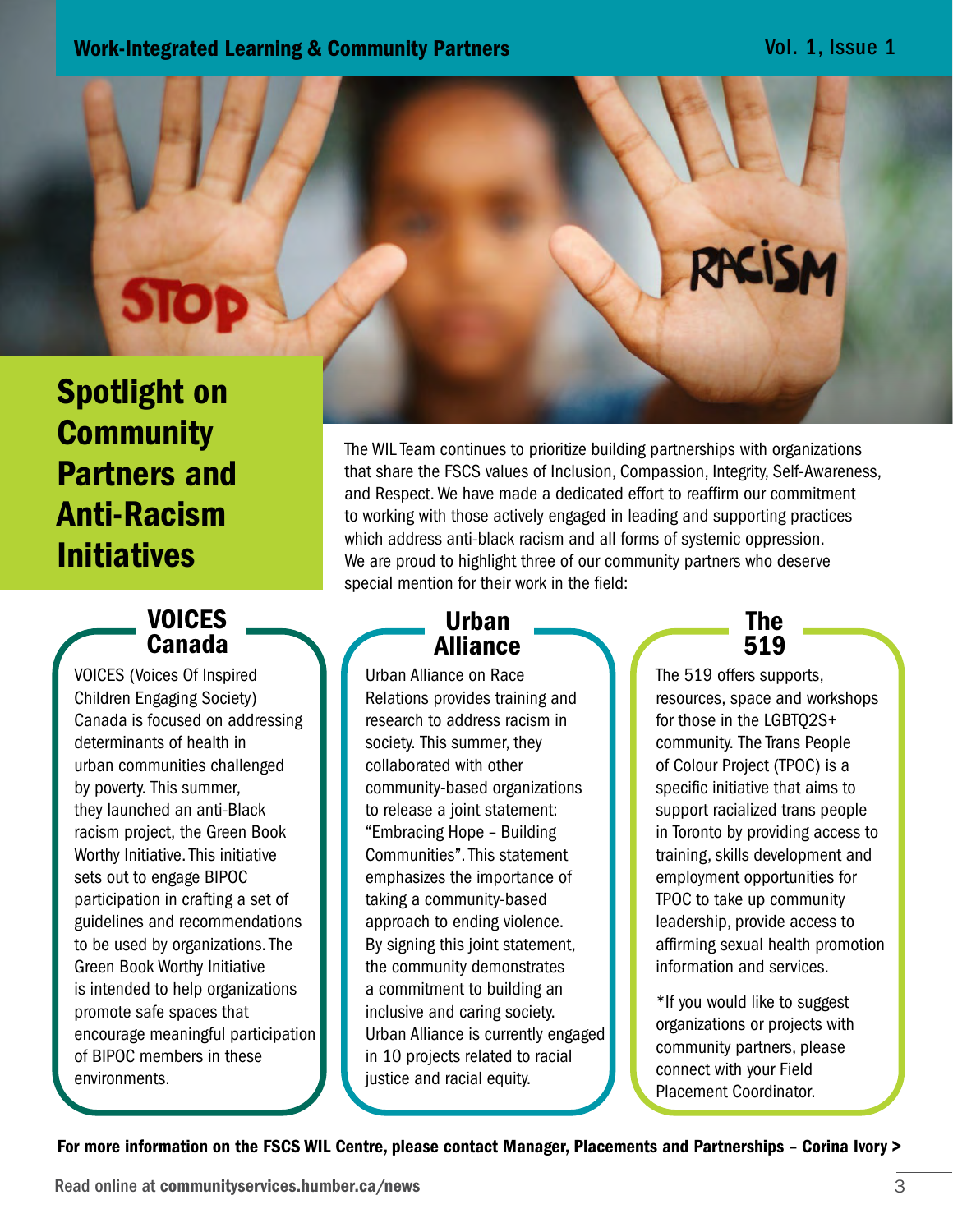Vol. 1, Issue 2

# Welcome to the WIL Centre

As the Fall semester comes to an end, the activity in the Work-Integrated Learning (WIL) Centre is focused on finalizing WIL experiences for the Winter term. Placements continue to be impacted by the pandemic, with many agencies not able to have students in the workplace. Similar to this past Summer and Fall semesters, students have the option to complete WIL courses through applied remote projects, in-person/remote experiences with an employer, or a combination of the two.



# Spotlight on Community Partners

Supporting Individuals with Disabilities through COVID-19

The WIL Centre maintains partnerships with amazing organizations that have found ways to continue supporting their clients and communities through COVID-19. The WIL Centre is proud to highlight four partner organizations that continue to support their respective communities through this challenging time.



#### **ALPHABEE**

#### Partner of the Bachelor of Behavioural Science program

AlphaBee provides Applied Behaviour Analysis (ABA) services to children and youth diagnosed with autism and other related disorders. With safety measures and restrictions in place for COVID-19, AlphaBee adapted services in order to continue supporting their community. In addition to providing in-person services, AlphaBee developed and implemented remote services for families such as 1:1 sessions and parent coaching. Additionally, the agency created a new training division, AlphaBee Pro, which offers synchronous and asynchronous workshops to ABA professionals, parents and community members. This platform has been useful to provide training to staff and make content available to placement students. The Alphabee team is continuing to find creative ways to communicate, share information, provide services, and stay connected with clients and their families and the community.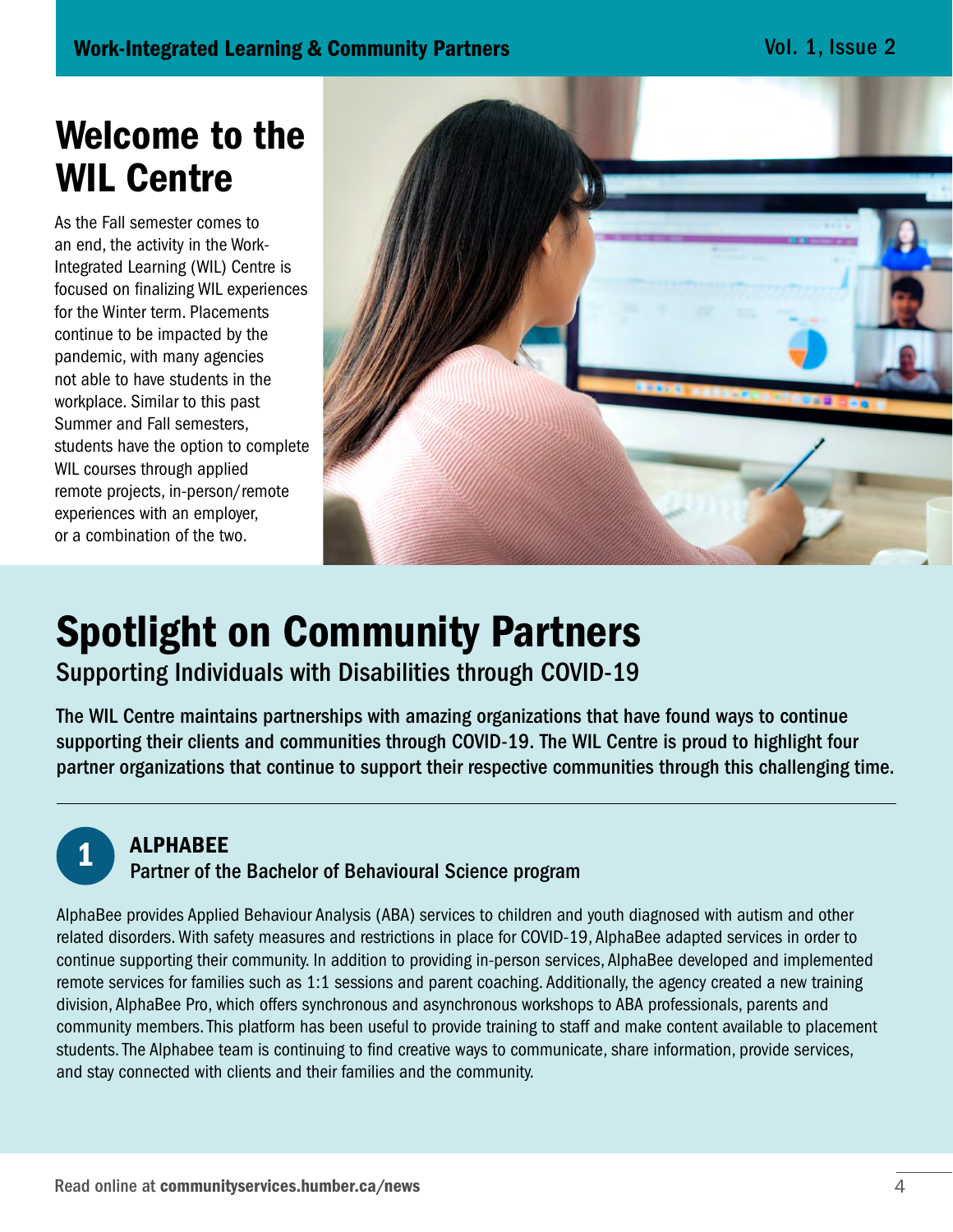

#### ENDLESS ABILITIES **Partner of the Bachelor of Behavioural Science program**<br> **Partner of the Bachelor of Behavioural Science program**

Endless Abilities provides in-centre and in-home behaviour therapy, as well as parent coaching for families and individuals living with disabilities. They offer virtual consultations to parents with a Board Certified Behaviour Analyst (BCBA). In July 2020, this organization began executing a 3-phase plan for re-opening. The plan involved gradually lifting restrictions while still adhering to COVID-19 health and safety guidelines.

This Fall, Endless Abilities hosted two Humber students in a combination of in-person and remote work. Under the supervision of Senior Therapists, students attended one day per week at the centre to observe clients, practice ABA teaching techniques, engage in assessment protocols, and provide hands-on support at the clinic. The remote work component centered around preparing materials for in-person usage, developing programs and writing reports.



## **3** LEARNING DISABILITIES ASSOCIATION OF HALTON-HAMILTON

Partner of the Bachelor of Child and Youth Care program

The Learning Disabilities Association of Halton-Hamilton (LDAHH) is a non-profit organization that provides programs and services to support those who are impacted by a learning disability, including children, adults, and seniors.

The LDAHH is continuing to support the community during this unprecedented time by adapting services to take place in a virtual environment. The agency modified entire programs such as *Reading Rocks!* and *Typing Skills Program*, to be delivered online instead of in-person. The agency also adapted workshops for parents and caregivers of children with Learning Disabilities and/or ADHD. Additionally, the annual conference, "Solutions for Learning Conference: Success Through Empowerment," will be hosted virtually, providing an opportunity to engage with an unlimited number of people.



## CORBROOK AWAKENING ABILITIES Partner of the Developmental Service Worker and Social Service Worker programs 4

Located in Toronto and York Regions, Corbrook Awakening Abilities is a non-profit, charitable organization that provides support to youth and adults with developmental disabilities.

Corbrook has continued on-site support but with reduced numbers of staff and clients, focusing on small groups so clients can connect with staff or peers to continue exploring and learning within their communities. In addition, they have turned their traditionally in-person workshops virtual, covering topics such as *Money Fundamentals*, In the Kitchen, and even including fun activities such as a *Karaoke Dance Party* (an important aspect of their pre-COVID community), so that individuals have a chance to continue learning while also engaging in fun elements that many are missing in the virtual environment. Although these changes have been challenging, there have been a few positive outcomes including: the ability to bring the two locations together through virtual events, the capacity to connect in smaller in-person groups for interaction and support, and the opportunity for increased feedback and involvement from families.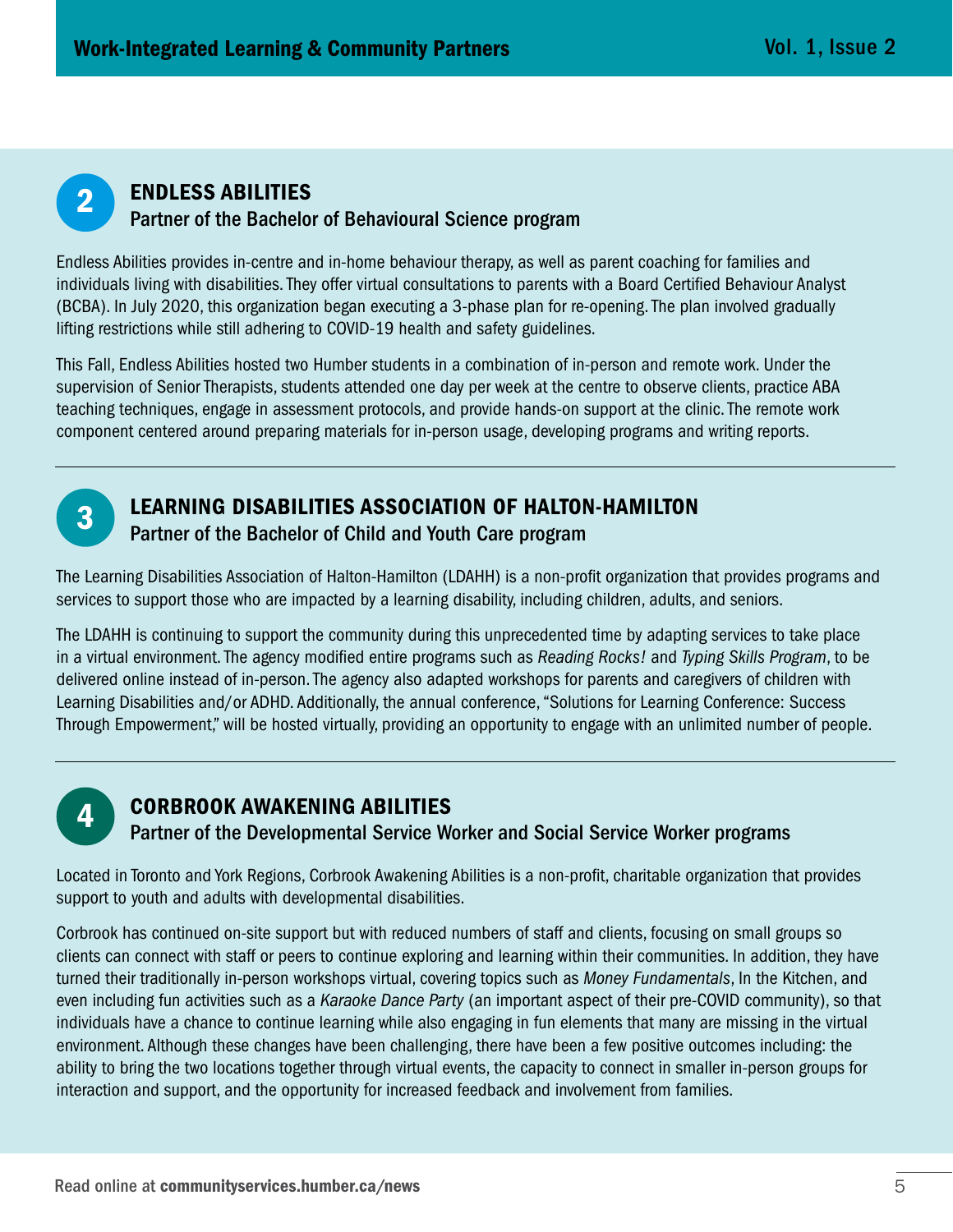# WIL Centre **Highlights**

The Fall term has been full of professional development opportunities, including a number of training sessions, events, and conferences which all took place on virtual platforms. These sessions highlighted innovative practices in WIL happening across post-secondary institutions nationally.

#### Experiential and Work-Integrated Learning Ontario (EWO) Virtual Conference Series: *Championing Change in the EL & WIL Space for 2020 and Beyond*

EWO is a provincial governing body that works to create consolidated information regarding Experiential Education and Work-Integrated Learning, bringing together over 30 universities and colleges across Ontario.

The EWO Virtual Conference Series spanned 3 weeks and focused on WIL with sessions such as "Supporting International Students in WIL During a Global Pandemic", "How to Make Sense of Data and Tell Stories Using it", and "Hosting Virtual Career Fairs and Employer Networking Events". Many of the sessions provided pathways to continue conversations on the evolution of experiential education.

#### Bright Futures: Embracing Campus Wellness, Centre for Innovation and Campus Mental Health (CICMH)

The CICMH is a partnership project focused on engaging and supporting front-line staff, faculty and student leaders across Ontario's postsecondary campuses in their commitment to mental health and well-being.

A healthy campus where students feel safe and supported is essential for student growth and development. "Bright Futures: Embracing Campus Wellness" engaged professionals in exploring 5 themes: wellness and health promotion, diversity and inclusion, substance use, the student voice, and mental health strategies.

#### Advisor Training 2020, Humber College

Humber's Advisor Training is an annual conference for faculty and staff hosted by the department of Student Success and Engagement. This year's theme was *Advising Without Silos: Collaborating for Student Success*, and had over 25 sessions available virtually, covering a wide variety of topics such as supporting student transition, financial supports, intercultural perspectives, and Indigenous student success.

#### Developing Your Emotional Intelligence, Canadian Management Centre (CMC)

Emotional Intelligence (EI) competencies are key for developing strong work relationships. This course explored a number of EI topics, including: personal awareness, connecting with others, managing stress, engaging in healthy conflict and collaboration, and demonstrating resilience and optimism.

#### Resilience - Embracing Change, Canadian Management Centre (CMC)

Building personal resilience is an important element of being able to cope with changes in the workplace. This course focused on completing a Stress Resiliency Profile, understanding how we process change, and learning how to control our own stress triggers.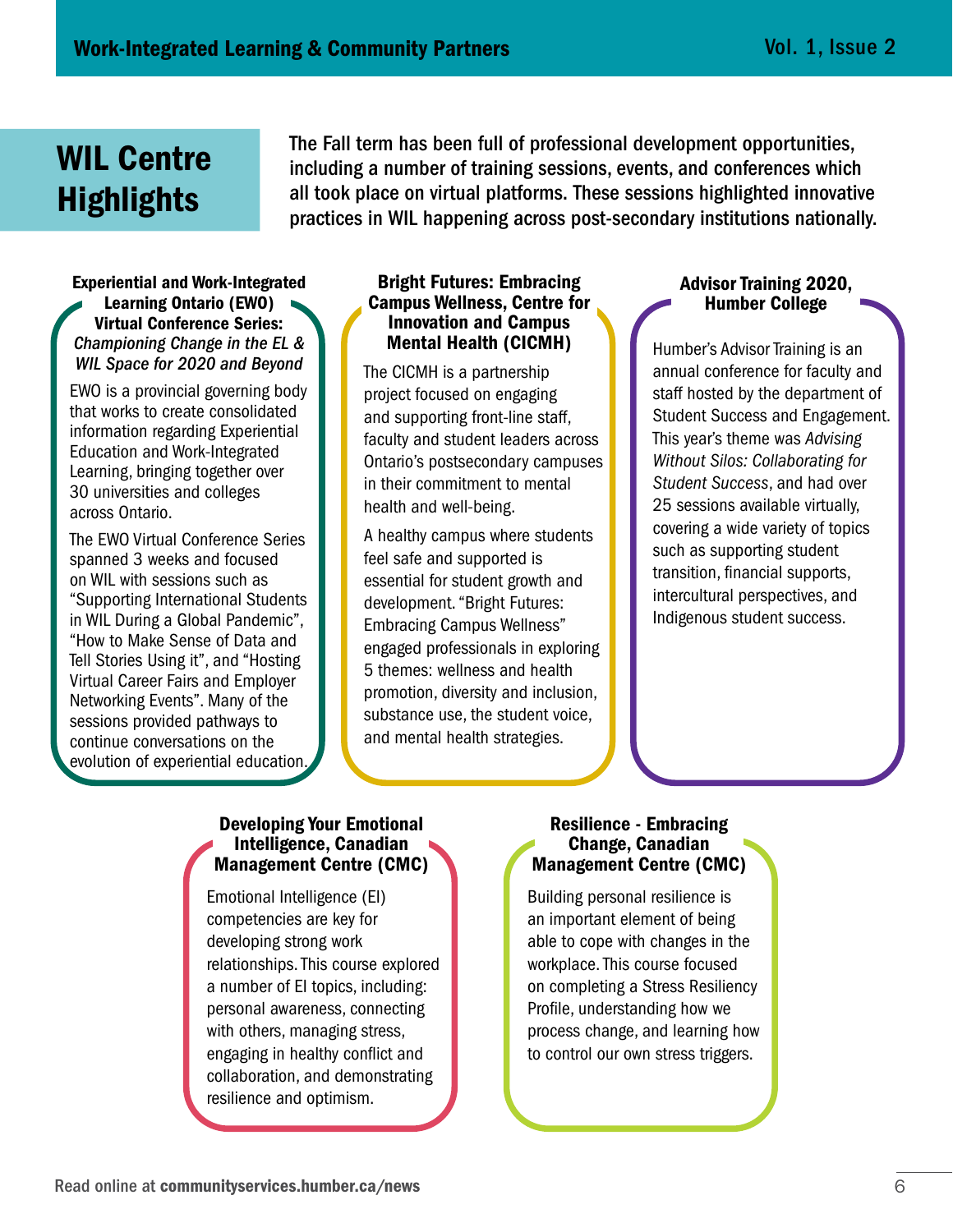# CJS Virtual **Mock** Interviews

On November 17<sup>th</sup> the Community and Justice Services (CJS) program held their first CJS Virtual Mock Interviews. Partner agencies volunteered their time by conducting two group interviews with  $4<sup>th</sup>$  semester students.

Partners included:

- Victim Witness Assistance Program, Ministry of the Attorney General
- The Salvation Army Cuthbert House and MacMillan Centre – Correctional and Justice Services
- John Howard Society Crossroads
- Peel Regional Police Recruiting
- Canadian Training Institute TTC – Special Constable Services
- Correctional Service of Canada (CSC), Community and Volunteer Coordinator

This event piloted a new event platform for the FSCS called Hopin. This virtual venue the allowed attendees to "hop" from one session to another within the same event. Overall, it was reasonably user-friendly, and provided attendees with a close simulation of attending a live event.



Are you a faculty member working in the field? We'd love to connect with you regarding potential WIL opportunities for Humber students! Reach out to [krystal.clements@humber.ca](mailto:krystal.clements%40humber.ca?subject=) and [taiya.brown@humber.ca](mailto:taiya.brown%40humber.ca?subject=)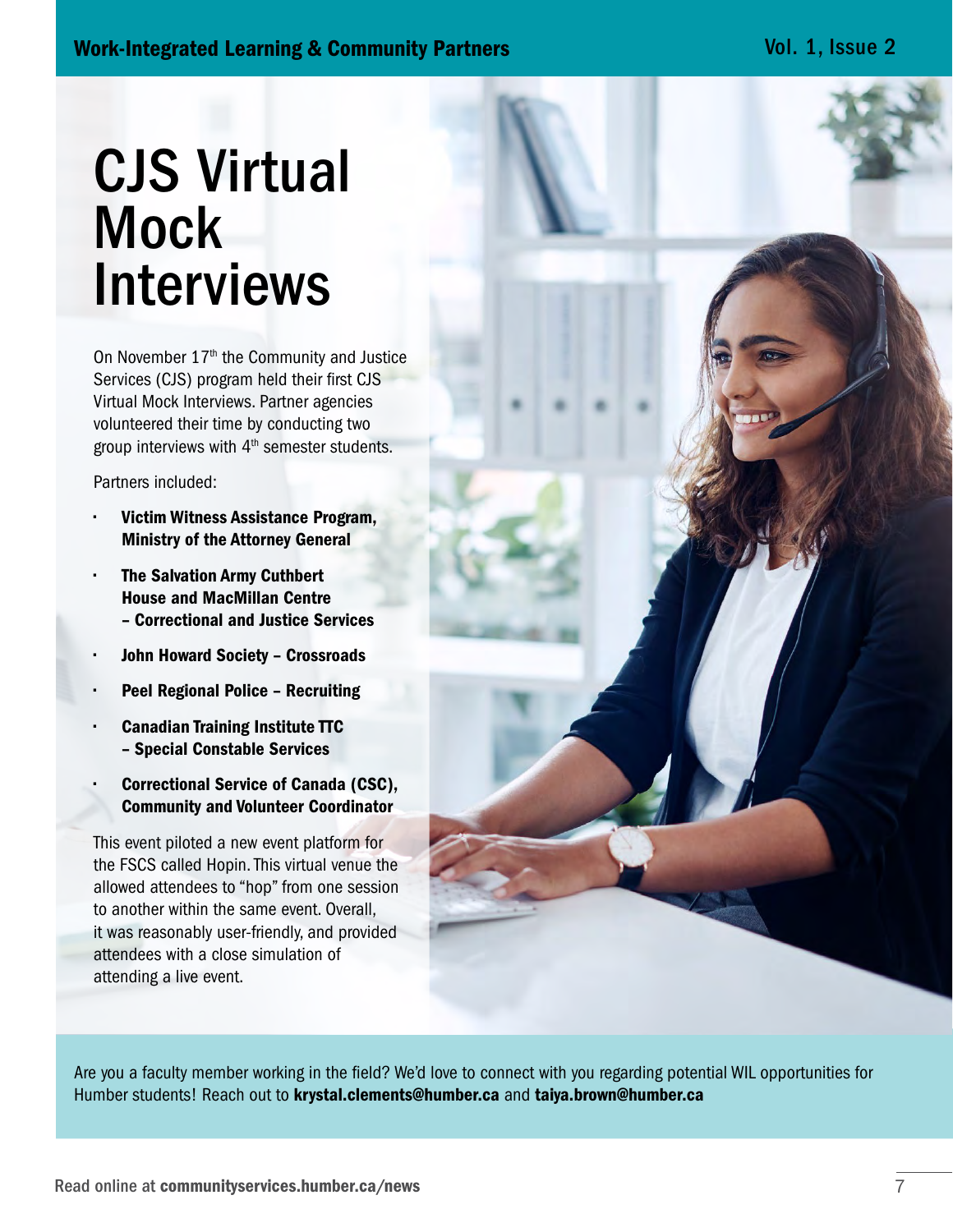# Welcome to the WIL Centre

Winter continues to be busy for the Work-Integrated Learning (WIL) Centre regardless of restrictions in Ontario. As students are now well into winter courses, our focus has shifted to the upcoming summer and fall semesters. Field Placement Coordinators are connecting with long standing partners of the FSCS to establish their needs and understand how Humber students can support their programs and services. Developing new relationships with community agencies provides an opportunity to diversify Work-Integrated Learning experiences.

Work-Integrated Learning has been a popular topic in the media in January 2021. Many news outlets have highlighted the many ways that institutions can continue supporting students. Derek Stockley and Corina Ivory from our Faculty of Social and Community Services have been highlighted in multiple news outlets: Post-secondary school work placements go virtual, Challenging times for post-secondary students, Community services web portal a stopgap on road to central Etobicoke hub: Humber college students working on virtual tool, and fast track your learning in the caring professions.

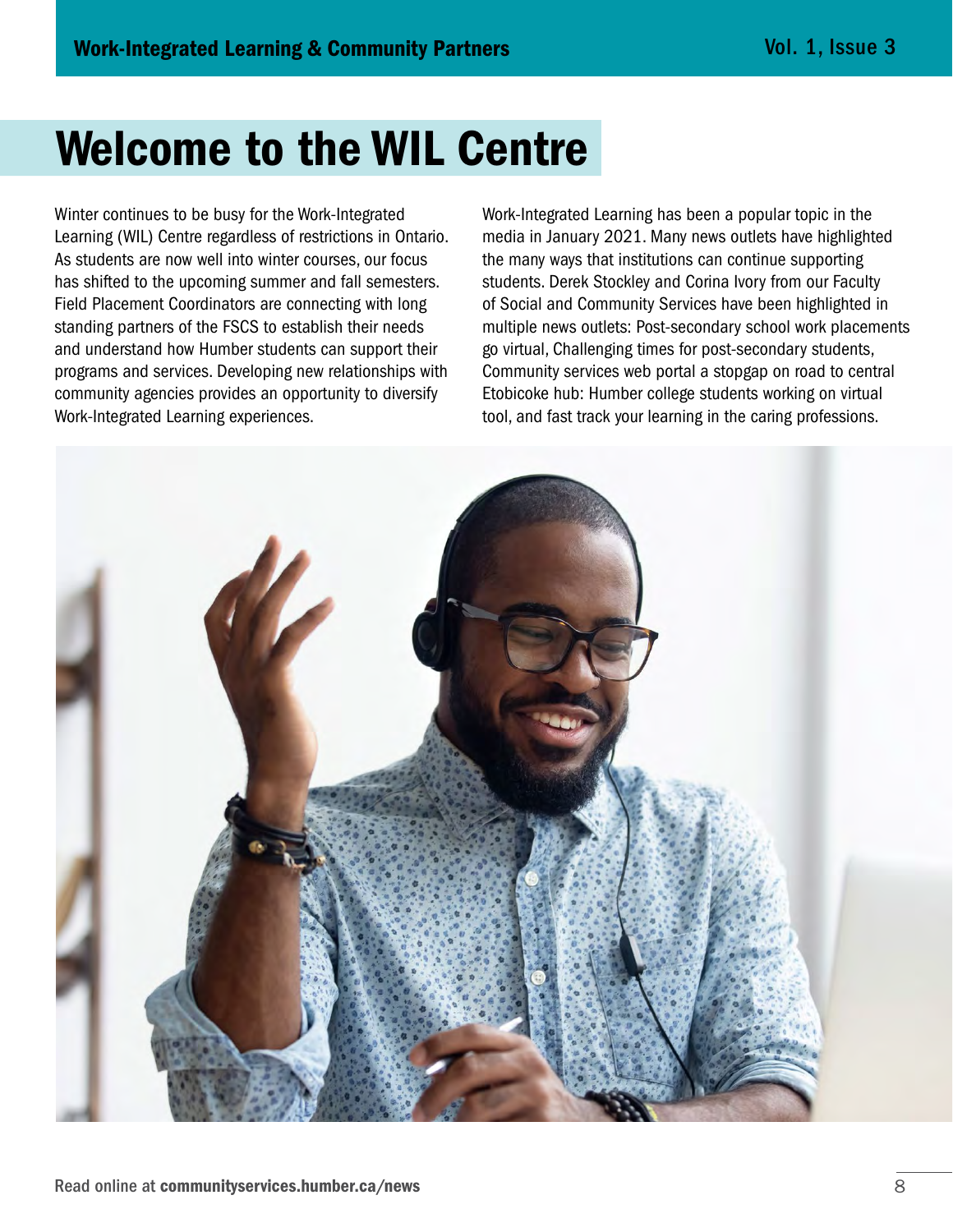# SPOTLIGHT ON COMMUNITY PARTNERS

AGENCIES FOCUSED ON COMMUNITY JUSTICE

The WIL Centre is excited to highlight a few justice-focused organizations in this edition that primarily support students in the Bachelor of Social Science, Criminal Justice degree and the Community and Justice Services diploma. These organizations are committed to providing students with great Work-Integrated Learning opportunities and have found ways to continue supporting students throughout this past year.

## **1 THE JOHN HOWARD SOCIETY**

The John Howard Society – Bail & Supervision Program of Peel-Halton-Dufferin (JHSPHD) traditionally operates from office and court room settings. It provides an alternative to a remand in custody for individuals seeking bail releases with community-based justice programs for both adults and youth. This program works to educate, empower, and support the individual's ability to make the necessary changes to reduce recidivism (convicted criminals to reoffend).

Due to COVID-19, this program has managed to shift their work online, continuing to support community members and student opportunities virtually. JHSPHD is working closely with justice system partners to operate virtual courts, including the bail and diversion programs. They have also shifted to an entirely web-based phone and case management system to ensure quality of service in a virtual world. Clients are offered supervision, groups, and individual counselling by video or telephone and staff work with clients to find adequate technology.



## 2 FINGERPRINTS, IDENTIFICATIONS AND PARDONS SERVICES INC (F.I.P.S.)

Fingerprints, Identifications and Pardons Services (F.I.P.S.) is a Royal Canadian Mounted Police (RCMP) accredited agency since 2003, and family operated by two former Police Officers. F.I.P.S. has two locations in the greater Toronto area and includes services such as electronic (digital) fingerprinting, traditional ink-and-roll fingerprinting, conversion from ink prints to electronic format as well as Canadian Police Information Checks (C.P.I.C.).

Students that work with F.I.P.S. have the valuable experience of learning how to fingerprint clients who require criminal record checks for all levels of government and private companies.



## 3 SALVATION ARMY: CORRECTIONAL AND JUSTICE SERVICES

The Salvation Army Correctional and Justice Services provides a broad range of services to individuals affected by the justice system. Community Residential Facilities (CRF) delivers programs to men serving federal sentences to support reintegration back into the community. Staff provide counselling, employment support, and housing assistance, while monitoring conditions determined by the Parole Board of Canada. CRFs work closely with Correctional Services of Canada and Toronto Police Services to support public safety.

Humber students have an opportunity to engage in WIL at the three CRF's located in Toronto: Archibald Centre, Bunton Lodge, and Harbour Light. Students working with Salvation Army learn from the Support Workers, Caseworkers, and Community Resource Coordinators to support clients, starting with simpler tasks and transitioning to case management.